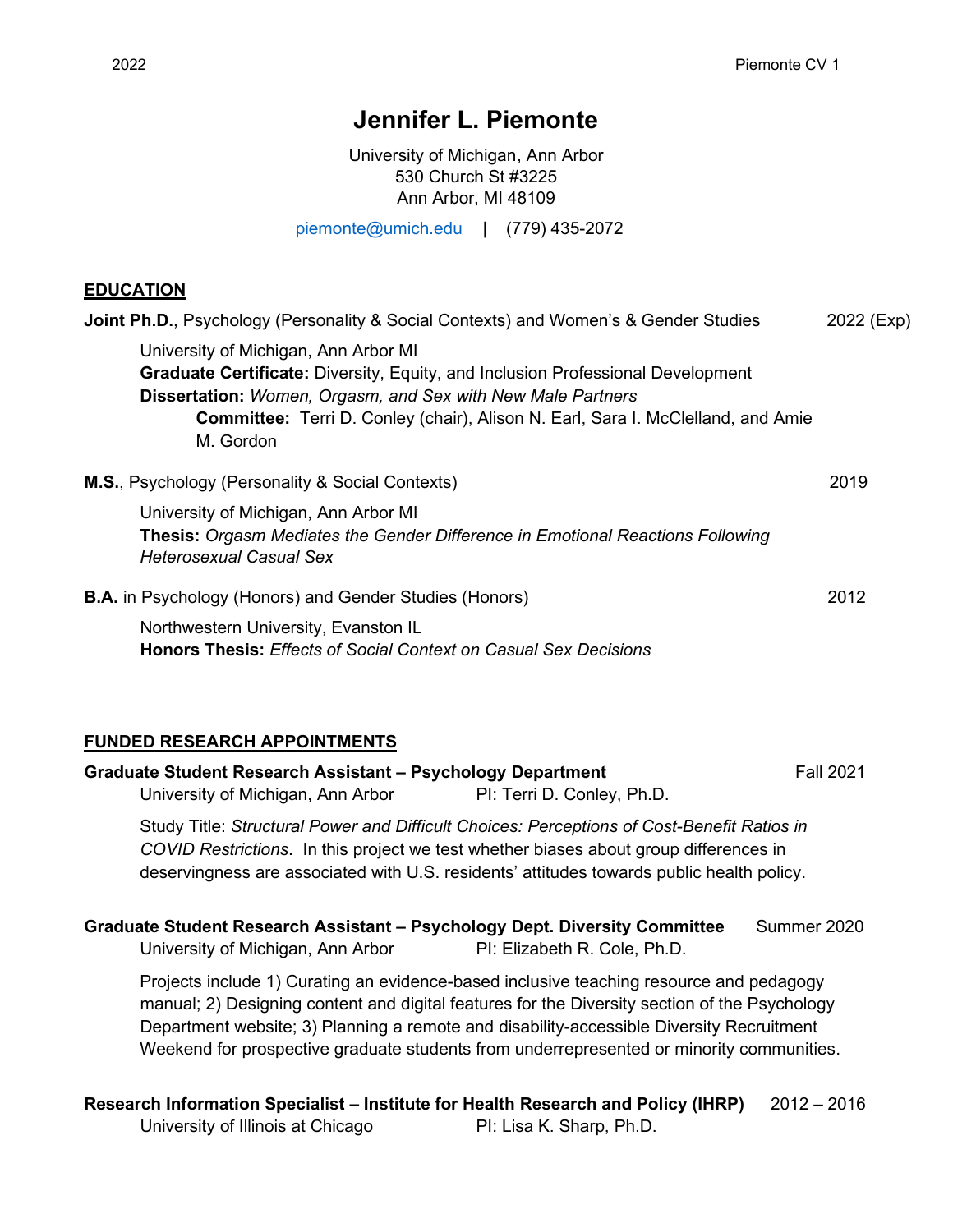Projects include 1) Assessing the efficacy of text-messaging to promote medication adherence among patients from underserved communities with chronic conditions; 2) Evaluating a webbased survivorship care program for adult survivors of childhood cancer; 3) Research and development of an electronic medication reminder system for low-income patients.

#### **PEER-REVIEWED MANUSCRIPTS**

- Conley, T. D., **Piemonte, J. L.,** & Shulka, I. (under review). Americans believe that monogamy is protective against COVID-19: Risk misperception due to sexual stigma. *Analysis of Social Issues and Public Policy*.
- Metzl, J. M., **Piemonte, J. L.,** & McKay, T. (2021). Mental illness, mass shootings, and the future of psychiatric research into American gun violence. *Harvard Review of Psychiatry [Special Issue – Violence and Psychiatric Illness], 29,* 81-89. doi: [10.1097/HRP.0000000000000280.](https://dx.doi.org/10.1097%2FHRP.0000000000000280)
- Metzl, J. M., McKay, T., & **Piemonte, J. L.** (2021). Structural competency and the future of firearm research. *Social Science and Medicine, 277,* 1-10*.* [doi.org/10.1016/j.socscimed.2021.113879.](https://doi.org/10.1016/j.socscimed.2021.113879)
- Conley, T. D. & **Piemonte, J. L.** (2021) Are there "better" and "worse" ways to be consensually nonmonogamous (CNM)?: CNM types and CNM-specific predictors of dyadic adjustment. *Archives of Sexual Behavior [Special Section on Consensual Non-Monogamy]*, 1-14. [doi.org/10.1007/s10508-021-02027-3.](https://doi.org/10.1007/s10508-021-02027-3)
- **Piemonte, J. L.,** Gusakova, S., Nichols, M., & Conley, T. D. (2020). Is consent sexy? Comparing evaluations of erotica based on verbal sexual consent. *Psychology & Sexuality [Special Issue – Sexual Consent]*, 11, 270-292. [doi.org/10.1080/19419899.2020.1769161.](https://doi.org/10.1080/19419899.2020.1769161)
- Conley, T. D. & **Piemonte, J. L.** (2020). Monogamy as public policy for STD prevention: In theory and in practice. *Policy Insights from the Behavioral and Brain Sciences [Special Issue – Social Psychology and Social Issues], 7,* 181-189. [doi.org/10.1177/2372732220943228.](https://doi.org/10.1177/2372732220943228)
- Gusakova, S., Conley, T. D., **Piemonte, J. L.**, & Matsick, J. L. (2020). The role of women's orgasm goal pursuit in women's orgasm occurrence. *Personality and Individual Differences [Special Issue – Sexuality],* 1-9. [doi.org/10.1016/j.paid.2019.109628.](https://doi.org/10.1016/j.paid.2019.109628)
- **Piemonte, J. L.**, Conley, T. D., & Gusakova, S. (2019). Orgasm, gender, and responses to heterosexual casual sex. *Personality and Individual Differences [Special issue—Sexuality], 151,* 1-14. [doi.org/10.1016/j.paid.2019.06.030.](https://doi.org/10.1016/j.paid.2019.06.030)
- Conley, T. D., **Piemonte, J. L.**, & Gusakova, S. (2019). Relationship trajectories in the margins: Considerations of the structure and course of non-monogamous relationships. *Psychological Inquiry, 30,* 43-47. [doi.org/10.1080/1047840X.2019.1585733.](https://doi.org/10.1080/1047840X.2019.1585733)
- Conley, T. D., Perry, M., Gusakova, S., & **Piemonte, J. L.** (2019). Monogamous halo effects: The stigma of non-monogamy within collective sex environments. *Archives of Sexual Behavior, 48,*  31-34. [doi.org/10.1007/s10508-018-1213-8.](https://doi.org/10.1007/s10508-018-1213-8)
- Conley, T. D., **Piemonte, J. L.**, & Gusakova, S. (2018). Sexual satisfaction among individuals in monogamous and consensually non-monogamous relationships. *Journal of Social and Personal Relationships. 35(4)*, 509-531. [doi.org/10.1177%2F0265407517743078.](https://doi.org/10.1177%2F0265407517743078)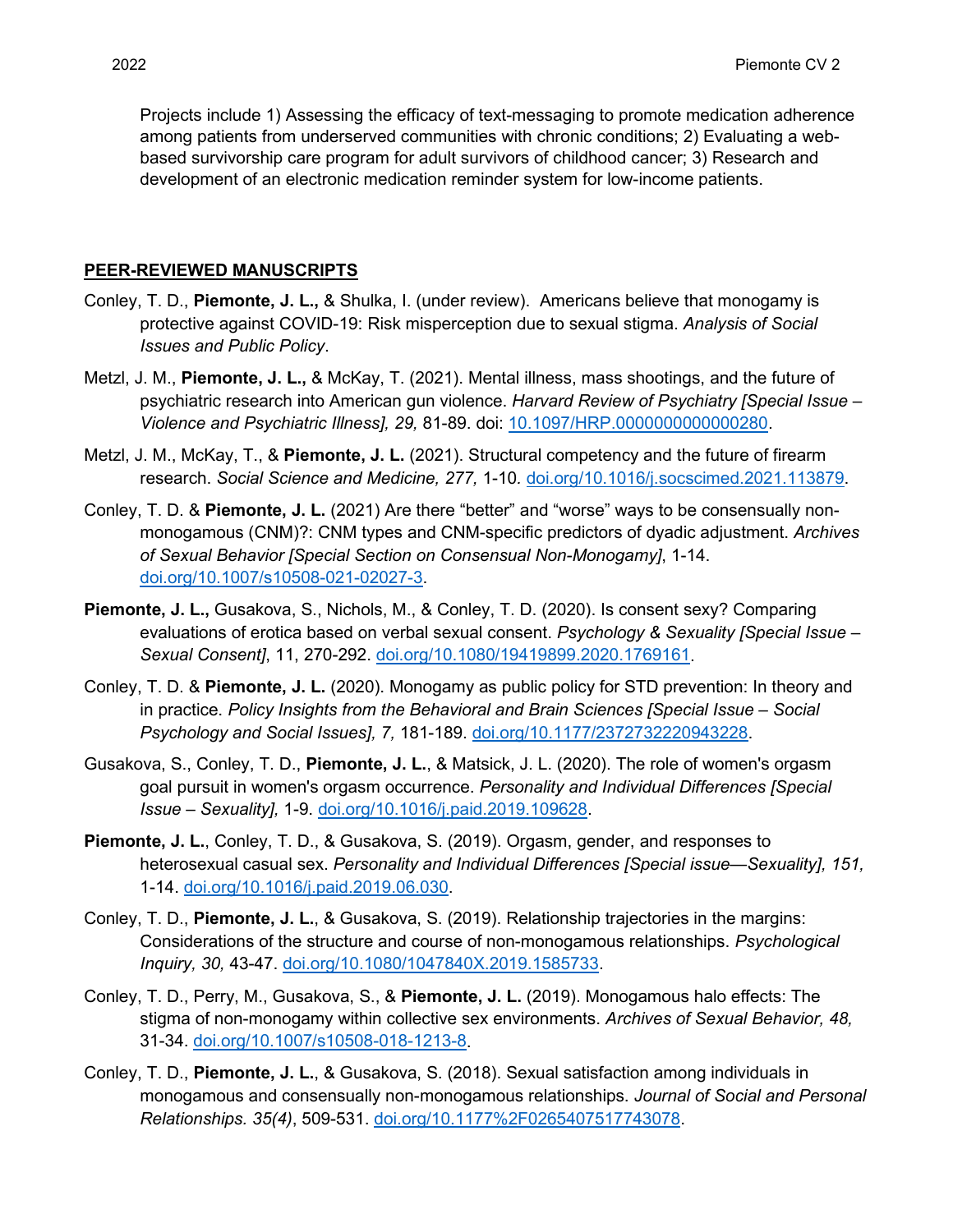## **BOOK CHAPTERS**

- Metzl, J. J., Pettis, P. J., McKay, T., & **Piemonte, J. L.** (in press). Toward a Structural Competency Framework for Addressing US Gun Violence. In M. Halliwell & S. A. Jones (Eds.), *Companion to the Politics of American Health.* Jackson's Entry, Edinburgh: Edinburgh University Press Ltd.
- **Piemonte, J. L.,** Conley, T. D., Gusakova, S., & Rubin, J. D. (2022). Interrogating the Immorality of Infidelity. In A. Pismenny & B. Brogaard (Eds.), *The Moral Psychology of Love*. Florida: Rowman & Littlefield.
- **Piemonte, J. L.,** Gusakova, S., Nichols, M., & Conley, T. D. (2022). Is consent sexy? Comparing evaluations of erotica based on verbal sexual consent. In M. Willis (Ed), *The Nuances of Sexual Consent*. New York: Routledge. doi: 10.4324/9781003276180.
- **Piemonte, J. L.** & Metzl, J. M. (2020). Gun violence and mental health: Myths and strategies for sociolegal research*.* In M. Jacob & A. Kirkland (Eds.), *Research Handbook for Socio-Legal Studies of Medicine & Health* (pp. 403-417). Cheltenham, Gloucestershire: Edward Elgar Publishing. [doi.org/10.4337/9781786437983.00035.](https://doi.org/10.4337/9781786437983.00035)
- Conley, T. D., Gusakova, S., & **Piemonte, J. L.** (2019). Love is political: How power and bias influence our intimate lives. In R. Sternberg & K. Sternberg (Eds.), *The New Psychology of Love* (pp. 117- 137). Cambridge, MA: Cambridge University Press. [doi.org/10.1017/9781108658225.007.](http://www.doi.org/10.1017/9781108658225.007)

## **WORKING PAPERS**

McKay, T., Metzl, J. M., & **Piemonte, J. L.** (2020). Effects of Statewide Coronavirus Public Health Measures and State Gun Laws on American Gun Violence. Preprint hosted at SSRN: [https://papers.ssrn.com/sol3/papers.cfm?abstract\\_id=3680050.](https://papers.ssrn.com/sol3/papers.cfm?abstract_id=3680050)

# **RESEARCH AND TRAVEL GRANTS**

| Department of Psychology Dissertation/Thesis Grant (\$1000)                                                                                                               | 2022                   |
|---------------------------------------------------------------------------------------------------------------------------------------------------------------------------|------------------------|
| <b>Women's Orgasms During Casual Sex</b>                                                                                                                                  | University of Michigan |
| College of Literature, Science, and the Arts Social Science Scholarship/Research (\$30,415)<br><b>Structural Power and Difficult Choices: Perceptions of Cost-Benefit</b> | 2021                   |
| <b>Ratios in COVID Restrictions</b>                                                                                                                                       | University of Michigan |
| *Collaborator with grant PI, Terri Conley, Ph.D.                                                                                                                          |                        |
| Rackham Graduate Student Precandidate Research Grant (\$1500)                                                                                                             | 2018                   |
| <b>Masculinity Threat &amp; Endorsement of Gender Essentialist Ideologies</b>                                                                                             | University of Michigan |
| Robin I. Thevenet Summer Research Award (\$1200)                                                                                                                          | 2018                   |
| <b>Gender Differences in Emotional Reactions to Casual Sex</b>                                                                                                            | University of Michigan |
| Women's Studies Department - Summer Research Funding (\$1300)                                                                                                             | 2017                   |
| <b>Gender Differences in Emotional Reactions to Casual Sex</b>                                                                                                            | University of Michigan |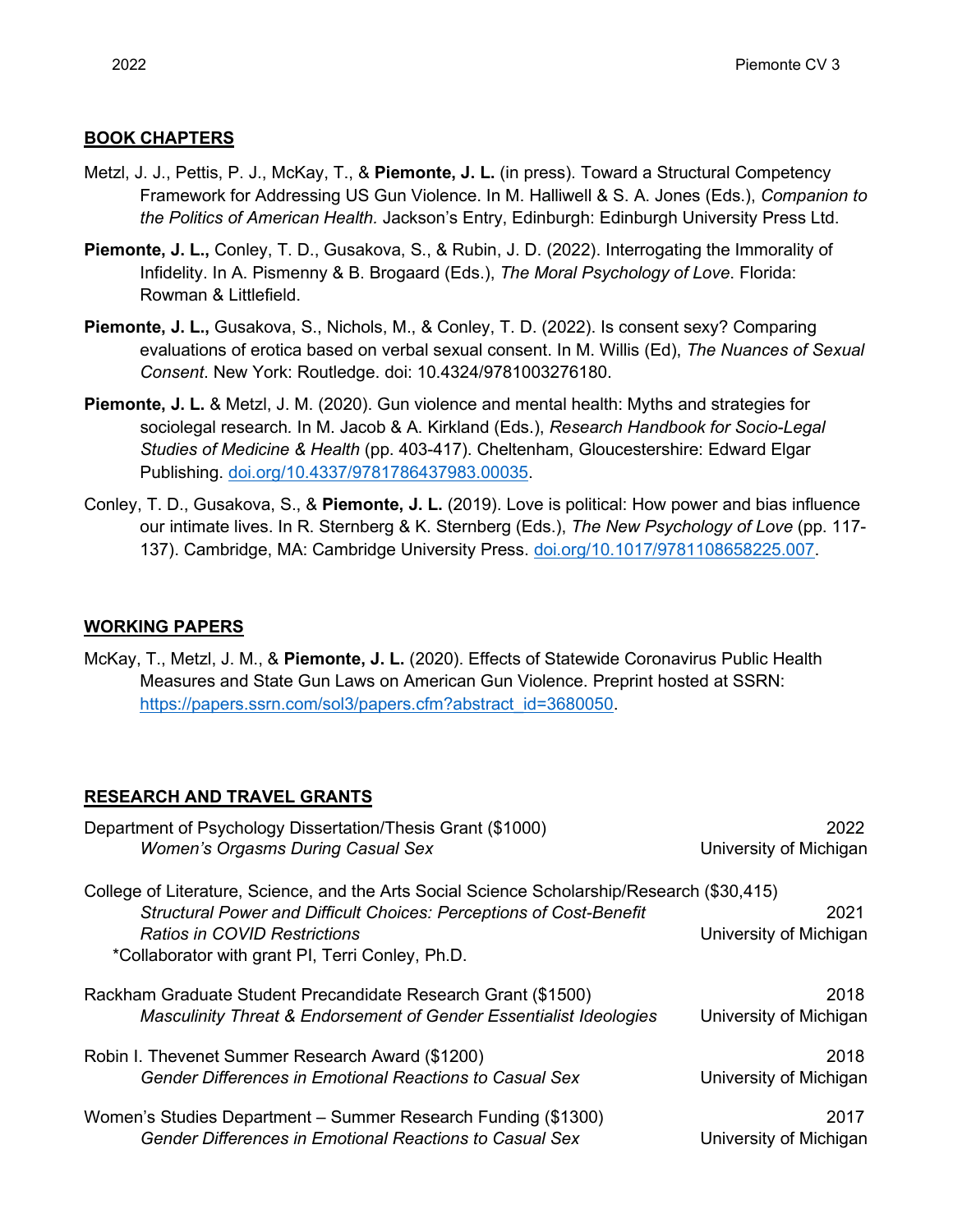|                        | 2017 |
|------------------------|------|
| University of Michigan |      |

Rackham Conference Travel Grant (\$800)

| <b>CONFERENCE PRESENTATIONS</b>                                                                                                                                                                  |                  |
|--------------------------------------------------------------------------------------------------------------------------------------------------------------------------------------------------|------------------|
| Society for the Psychological Study of Social Issues (SPSSI)<br>Puerto Rico, USA<br>Talk: Women's System Justification of the Orgasm Gap                                                         | <b>June 2022</b> |
| Society for Personality and Social Psychology (SPSP)<br>Justice and Morality Preconference<br>San Francisco, CA (remote presentation)<br>Poster: Women's System Justification and the Orgasm Gap | Feb 2022         |
| Society for the Scientific Study of Sexuality (SSSS)<br>Puerto Rico, USA (remote presentation)<br>Poster: Self-Determination Theory and Casual Sex Orgasms                                       | <b>Nov 2021</b>  |
| Society for the Psychological Study of Social Issues (SPSSI)<br>San Diego, CA<br>Talk: Perceived Bias Among Researchers                                                                          | <b>June 2019</b> |
| Society for the Scientific Study of Sexuality (SSSS)<br>Atlanta, GA<br>Poster: Exploring the Gender Difference in Emotional Reactions to Casual Sex                                              | Nov 2017         |
| Society for the Psychological Study of Social Issues (SPSSI)<br>Albuquerque, NM<br>Poster: Affective Responses Following Casual Sex                                                              | <b>June 2017</b> |
| <b>College of Pharmacy Research Day (UIC)</b><br>University of Illinois at Chicago, Chicago, IL<br>Poster: Text Messaging as a Tool to Support Medication Adherence                              | Feb 2015         |
| <b>Department of Medicine Research Forum (UIC)</b><br>University of Illinois at Chicago, Chicago IL<br>Poster: An Exploratory Text Message Study in Patients with Chronic Disease                | Feb 2015         |
| <b>Cancer Center Research Forum (UIC)</b><br>University of Illinois at Chicago, Chicago, IL<br>Poster: Online Intervention for Engaging Adult Childhood Cancer Survivors                         | April 2013       |
| International Conference on Infant Studies (ICIS)<br>Minneapolis, MN<br>Poster: Infant Expectations About Objects Interacting with Liquids                                                       | <b>June 2012</b> |
| <b>Association of Psychological Science (APS)</b><br>Chicago, IL<br>Poster: Contextual Effects on College Students' Casual Sex Decisions                                                         | May 2012         |
| <b>Midwestern Psychological Association (MPA)</b><br>Chicago, IL<br>Poster: Walk of Shame Vs. Stride of Pride: Gender Differences in Hookups                                                     | May 2012         |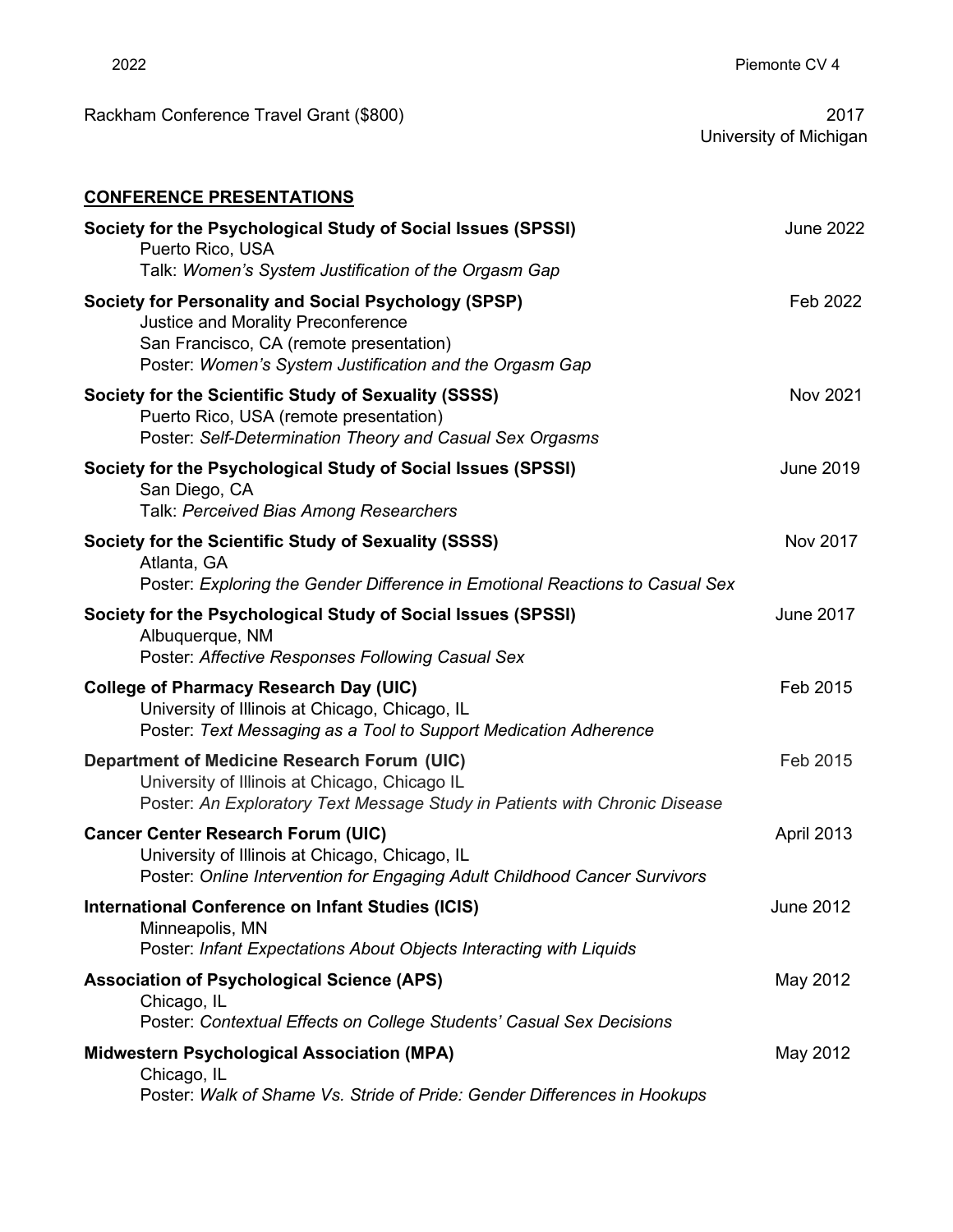## **INVITED TALKS AND LECTURES**

- Conley, T. D. & Piemonte, J. L. (May 2022). *Orgasms and Love: The Importance of Orgasm for Intimate Justice*. Presenting to The Love Consortium community event, conducted remotely via video conference (consortium directors: Drs. Emily Impett and Amy Muise).
- Dutcher, H., & Piemonte, J. L. (March 2020). *Sexual Health Research Methods*. Presented to high school students in a Public Health course at Community High, a magnet school in Ann Arbor, Michigan (course instructor: Roberta Stapleton; 30 students).
- Piemonte, J. L. (October 2019). *Gender Differences in Sexuality: Orgasms and Hookup Culture.* Presented to undergraduate students in Psychology/Women's Studies 225: Psychology of Human Sexuality at University of Michigan (course instructor: Dr. Terri D. Conley; 180 students).
- Piemonte, J. L. (March 2018). *Social Psychology: Group Processes*. Presented to undergraduate students in Psychology 111: Introduction to Psychology at University of Michigan (course instructor: Dr. James Hoeffner; 200 students).
- Piemonte, J. L. (October 2017). *Sexual Script Theory: Tracking Through Psychological Research.* Presented to undergraduate students in Psychology/Women's Studies 225: Psychology of Human Sexuality at University of Michigan (course instructor: Dr. Terri D. Conley; 180 students).
- Piemonte, J. L. (May 2017). *Effects of Social Contextual Factors on Casual Sex Decision Making.* Presented to undergraduate students from Advanced Research in Gender and Sexuality at University of Michigan (course instructor: Dr. Terri D. Conley; 5 students).

# **DEPARTMENTAL PRESENTATIONS**

- Piemonte, J. L. (April 2022). *System Justification and the Gender Orgasm Gap*. Psychology departmental talk: Gender and Feminist Psychology Brown Bag.
- Piemonte, J. L. (February 2022). *Monogamy Bias in COVID Risk Perceptions.* Psychology departmental data blitz: Personality and Social Contexts Brown Bag.
- Piemonte, J. L. (February 2020). *Gun Violence and Mental Health: Research Myths and Strategies*. Women's Studies Department Brown Bag.
- Piemonte, J. L. (October 2019). *Is Consent Sexy? Perceptions of Erotic Fiction With and Without Explicit Verbal Consent.* Psychology departmental flash talk: Personality and Social Contexts Brown Bag.
- Piemonte, J. L. (October 2018). *Self-Reported Personality Traits Generated by Men in an Ostensible Dating Application Research Study.* Psychology departmental data blitz: Personality and Social Contexts Brown Bag.
- Piemonte, J. L. (April 2018). *Explaining the Gender Difference in Emotional Reactions to Casual Sex*. Psychology departmental talk: Gender and Feminist Psychology Brown Bag.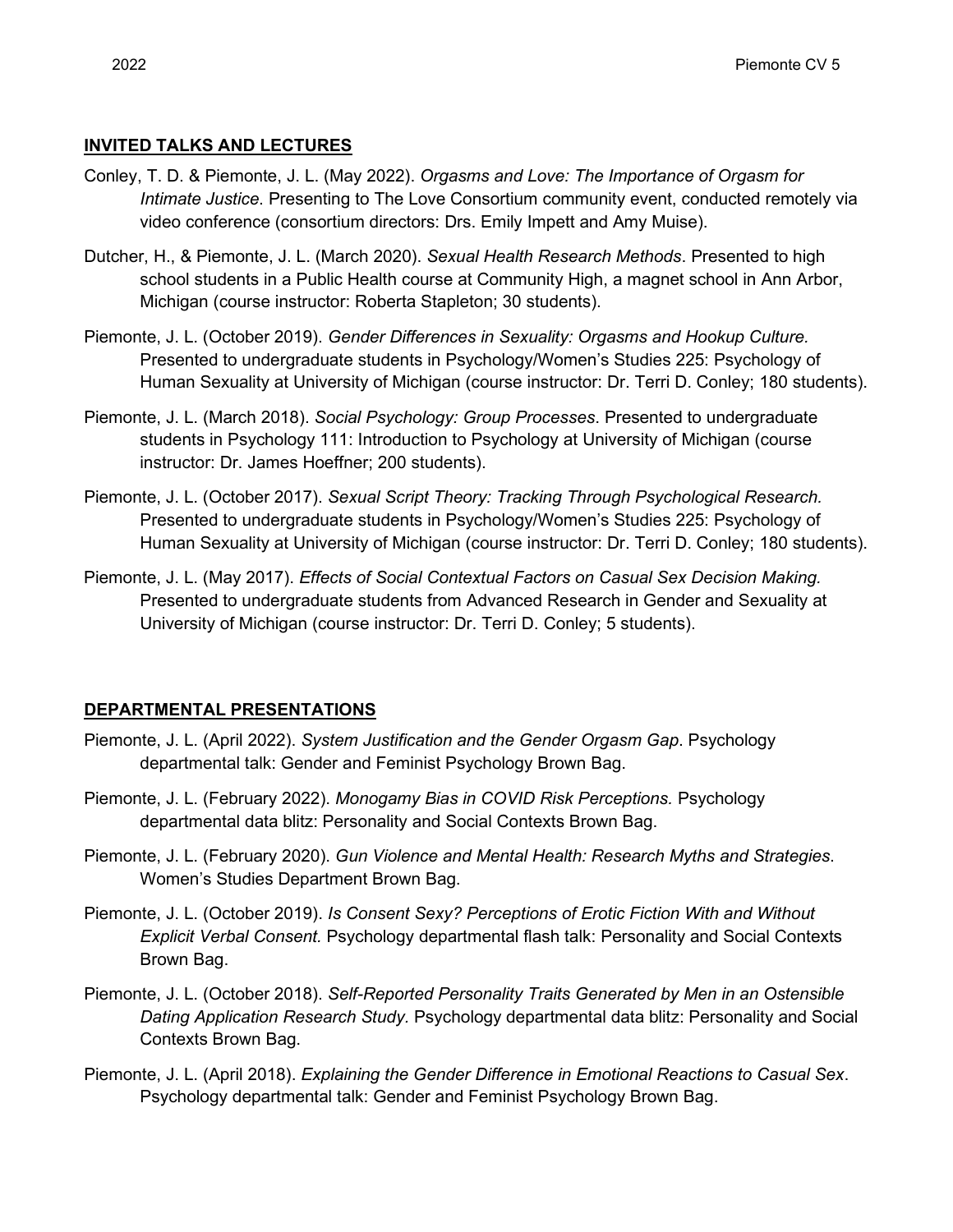# **TEACHING EXPERIENCE**

| Perspectives in Women's Health, Depts. of Women's Studies & Nursing<br>Taught 3, 1-hour discussion sections (25 students each)<br>University of Michigan, Ann Arbor   | Fall 2018; Winter 2019 |
|-----------------------------------------------------------------------------------------------------------------------------------------------------------------------|------------------------|
| Introduction to Psychology, Dept. of Psychology<br>Taught 3, 1-hour discussion sections (25 students each)<br>University of Michigan, Ann Arbor                       | Winter 2018            |
| Psychology of Human Sexuality, Depts. of Psychology & Women's Studies<br>Taught 3, 1-hour discussion sections (25 students each)<br>University of Michigan, Ann Arbor | Fall 2017; Fall 2019   |

# **UNDERGRADUATE AND MASTERS STUDENT SUPERVISION**

- Camden Trieber (2020-2021). Sophomore student at University of Michigan, Ann Arbor. Served as co-mentor with Terri D. Conley, PhD in the Undergraduate Research Opportunity Program (UROP). Project Title: *Enjoyment of casual sex among women college students with male vs. female partners.*
- Obiari Ugwu-Uchi (2020-2021). First year student at the University of Michigan, Ann Arbor. Served as mentor-on-record for two semesters in the Undergraduate Research Opportunity Program (UROP).

Project Title: *Sexual satisfaction and expression of traditional gender roles.*

- Rachel Klein (2020-2021). Accepted to a Master of Science Program at University of Michigan. Assisted faculty advisor Terri D. Conley, PhD. in mentoring her Master of Psychology thesis. Project Title: *Dominant narratives for lifestyle choices perceived as unbiased when compared to alternative narratives, even when reasons for lifestyle choice are identical.*
- Yueyao Zhang (2020). Sophomore transfer student to University of Michigan, Ann Arbor. Served as mentor-on-record for one semester in the Undergraduate Research Opportunity Program (UROP).

Project Title: *Emotional reactions to casual sex among Chinese young adults.* 

- Marissa Keep (2019-2020). Currently a PsyD student at The Chicago School for Psychology. Assisted faculty advisor Terri D. Conley, PhD. in mentoring her Master of Psychology thesis. Project Title: *Does morality matter in perceived risk of STD contraction?*
- Marissa Nichols (2019-2020). Currently an MSW graduate from University of Michigan. Co-supervised her undergraduate honors thesis with faculty advisor, Terri D. Conley, PhD. Project Title: *Is consent sexy? Effects of explicit verbal consent on perceptions of erotic literature.*

# **PROFESSIONAL AFFILIATIONS**

APA Division 08: Society for Personality and Social Psychology APA Division 09: Society for the Psychological Study of Social Issues